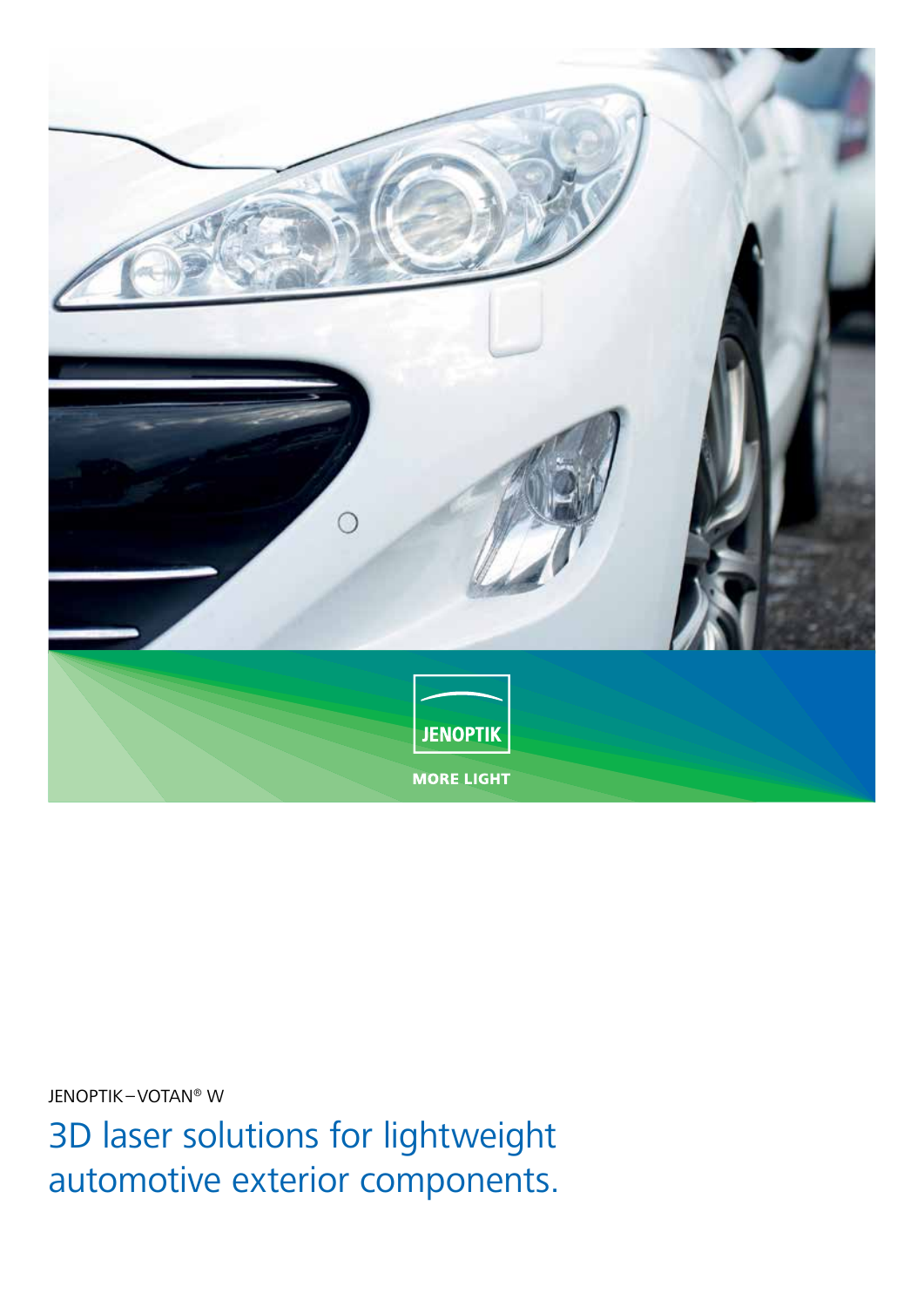# 3D bumper cutting with JENOPTIK–VOTAN® BIM

The JENOPTIK–VOTAN® BIM offers you a flexible solution for 3D laser cutting. The robot-based laser cutting machine provides a sophisticated way to manufacture a variety of products with high efficiency at lower cost of ownership. The unique robot integrated beam delivery ensures necessary precision at highest speeds.



### Highest flexibility for volume series

- Precise cut edges on painted plastics of holes for park distance control, turn lights, mounting openings etc.
- Dedicated software for high accuracy hole circularity
- No surface contamination
- No rework necessary
- Brilliant contour accuracy at highest repeatability
- Increased throughput on the same floor space by using a double robot system
- Offers higher flexibility than punch process
- One fixture for several bumper variations

### Technical specification

Materials to be cut

- Materials like PP, ABS
- Material thickness: 1.5 mm 5 mm

#### Performance

- Typical cutting time 1sec /hole
- Position repeatability down to  $\pm$  50 µm



Laser machine JENOPTIK-VOTAN® BIM

### Design benefits due to laser cutting



Laser cut without taper **Punched with taper** 



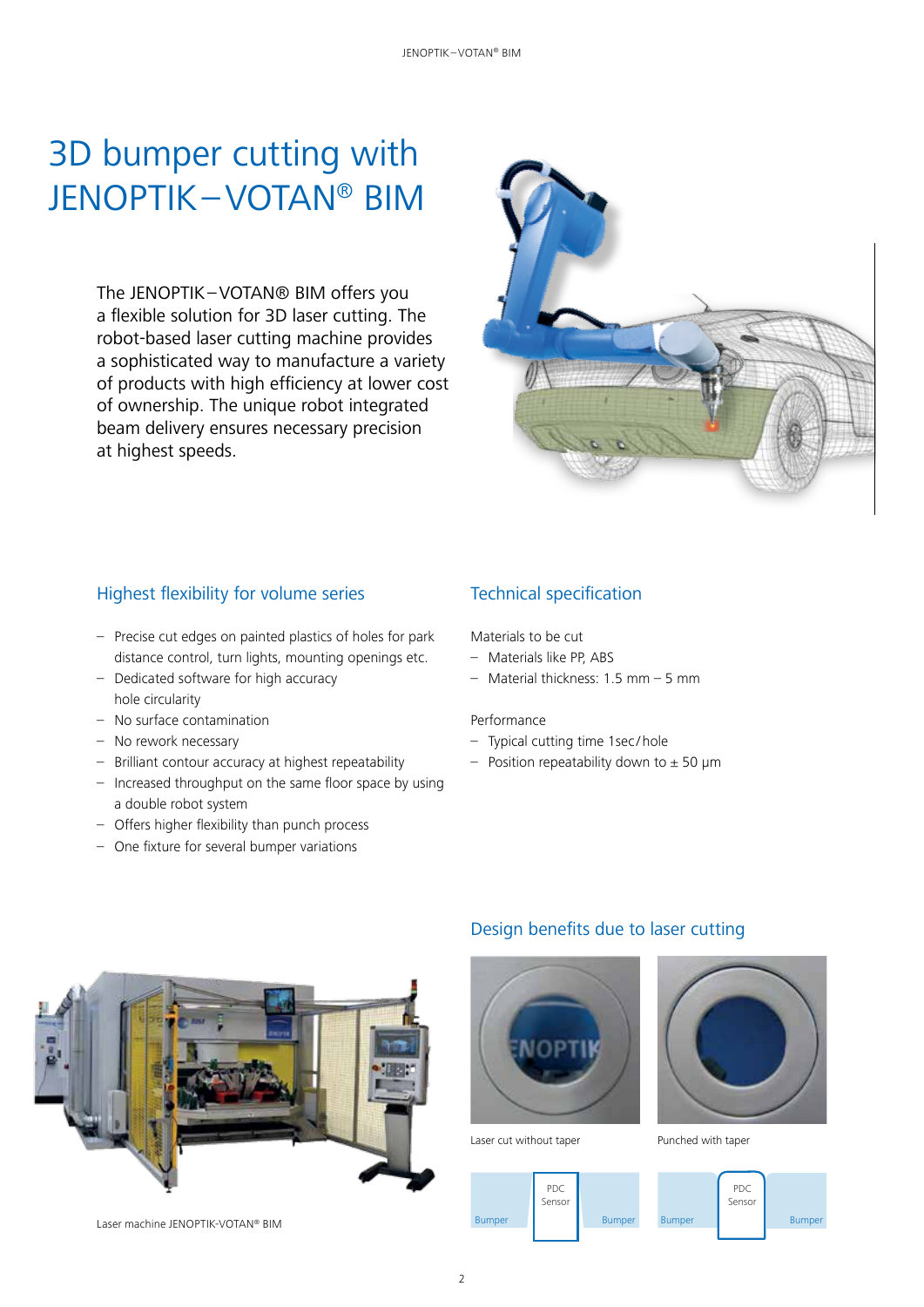# 3D bumper welding with JENOPTIK–VOTAN® W

In order to expand the applications of laser beam welding, Jenoptik has developed a unique welding technology by using diode lasers. The JENOPTIK–VOTAN® W offers you a flexible solution for laser welding of components, e.g. sensor holders for parking & side-line assistance (PDC, SLA), for headlight cleaning systems (SRA) and many more. The laser welding machine provides a sophisticated way to process thinner and lighter bumpers with no visible marks on the A-surface.

### Automotive trend – lightweight bumper

- Thin wall technology for significant savings
- Weight reduction of several 100 g
- High tensile strength without any markings on already painted parts (class A surfaces)
- Highly flexible manufacturing solution for the constantly increasing product variety
- Increased throughput on the same floor space by using a double robot system



### Technical specification

Materials to be welded

- Materials like PP, EPDM, TPO
- Free of markings from material thickness of bumper > 2 mm

#### Performance

- Welding speed up to 50 mm/s
- Pull forces for sensor holder up to 800 N for lamp brackets up to 2000 N



Bumper with laser welded sensor holders



Laser welding head